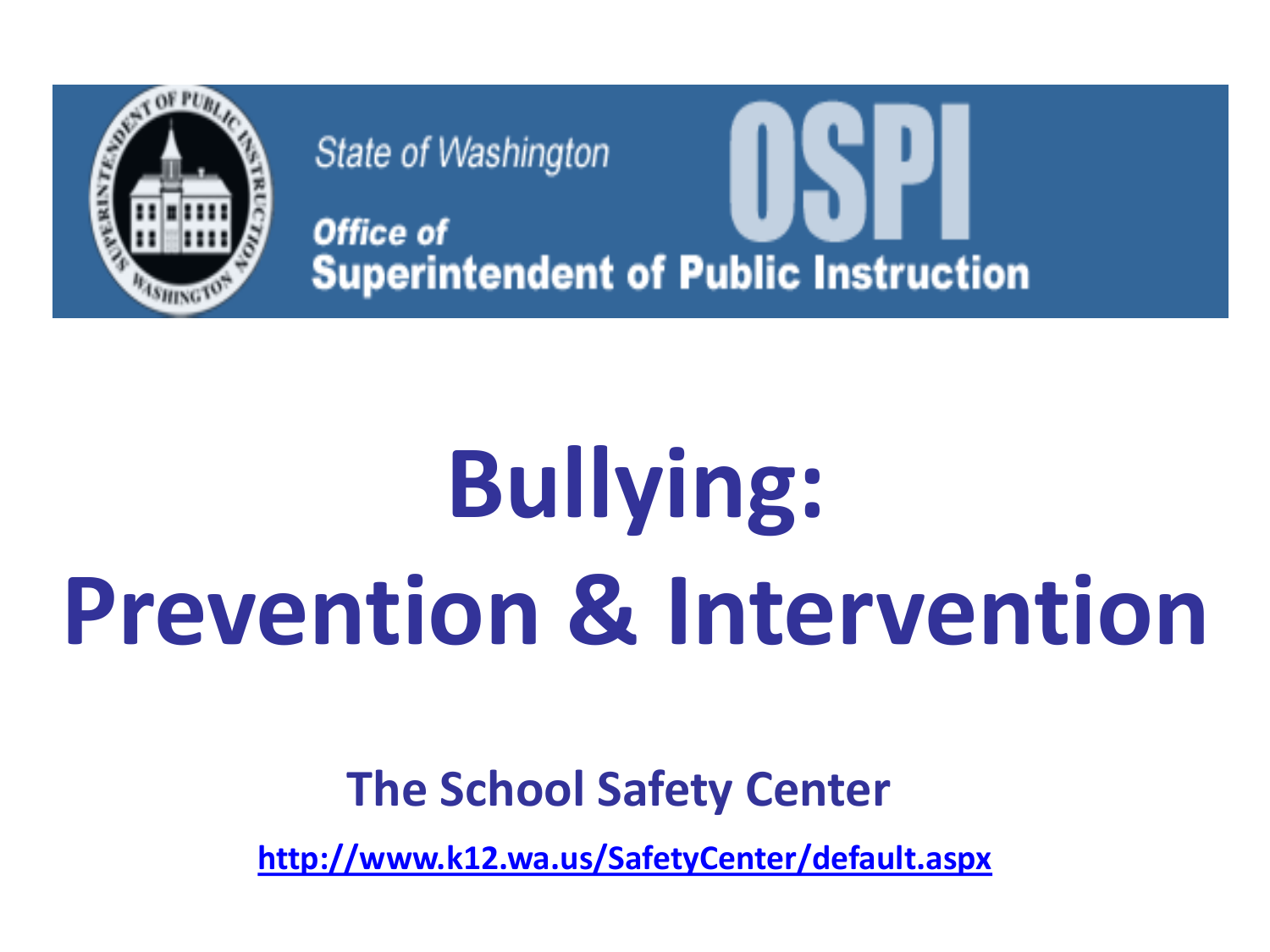State of Washington<br> **Office of**<br> **Superintendent of Public Instruction**<br> **EXPLE FAQ** 

## **Welcome!**

**This presentation will introduce key concepts in bullying prevention and intervention.**

**It will answer many of the most often asked questions related to new sections in our WA state bullying law. However, it will probably not answer every question you and others on your staff have.**

> **We encourage you to refer to the resources which are suggested, to contact your local ESD, and to contact The School Safety Center if you need further assistance.**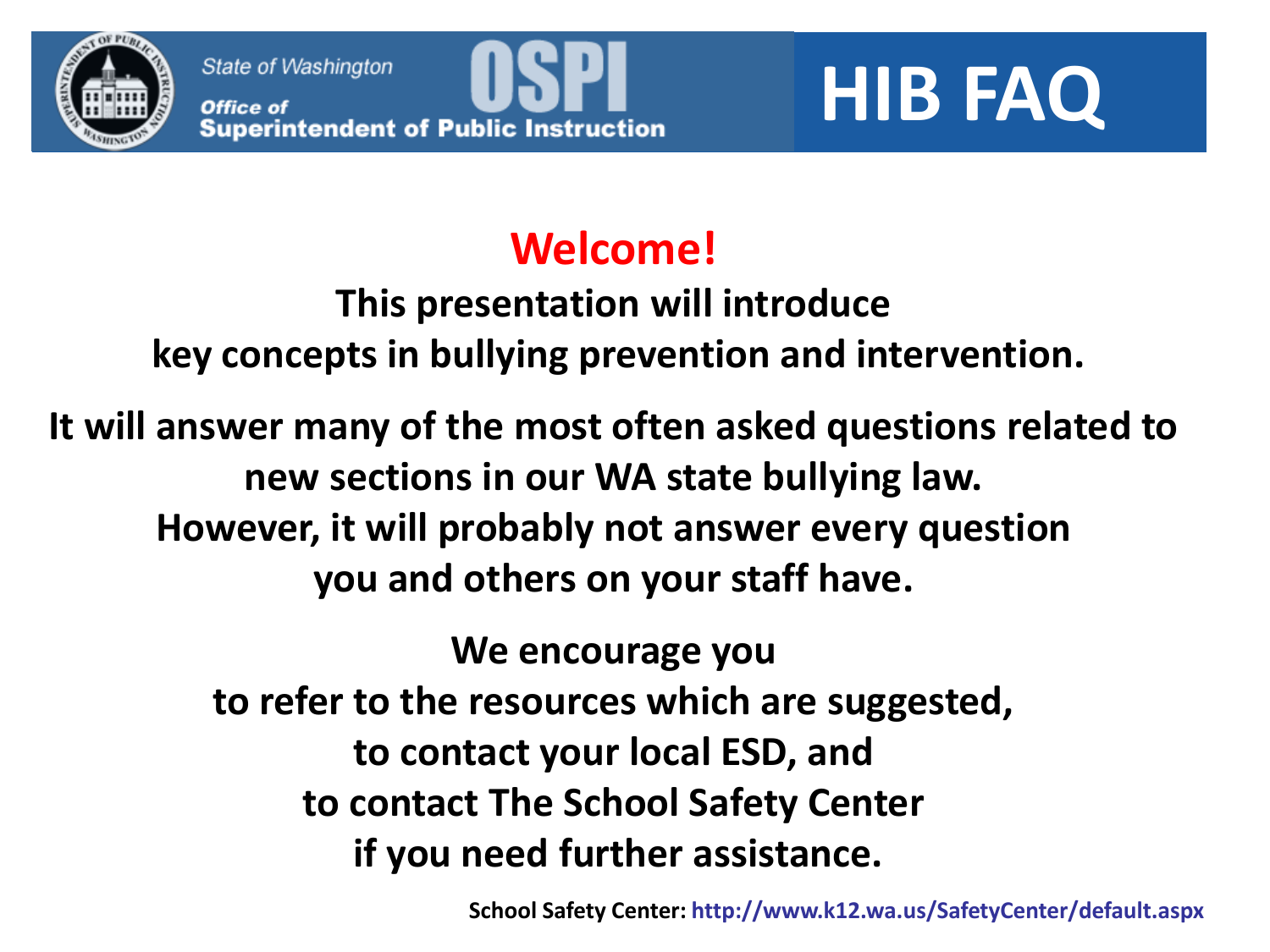

## **QUESTION: What is bullying? How do we define it?**

### **ANSWER:**

### **Bullying is…**

**when a student or students are being exposed, repeatedly and over time, to negative actions on the part of one or more students.**

#### **Bullying exists when…**

 **there is intentional harm-doing where a negative action is repeated over time; and there is an imbalance of power**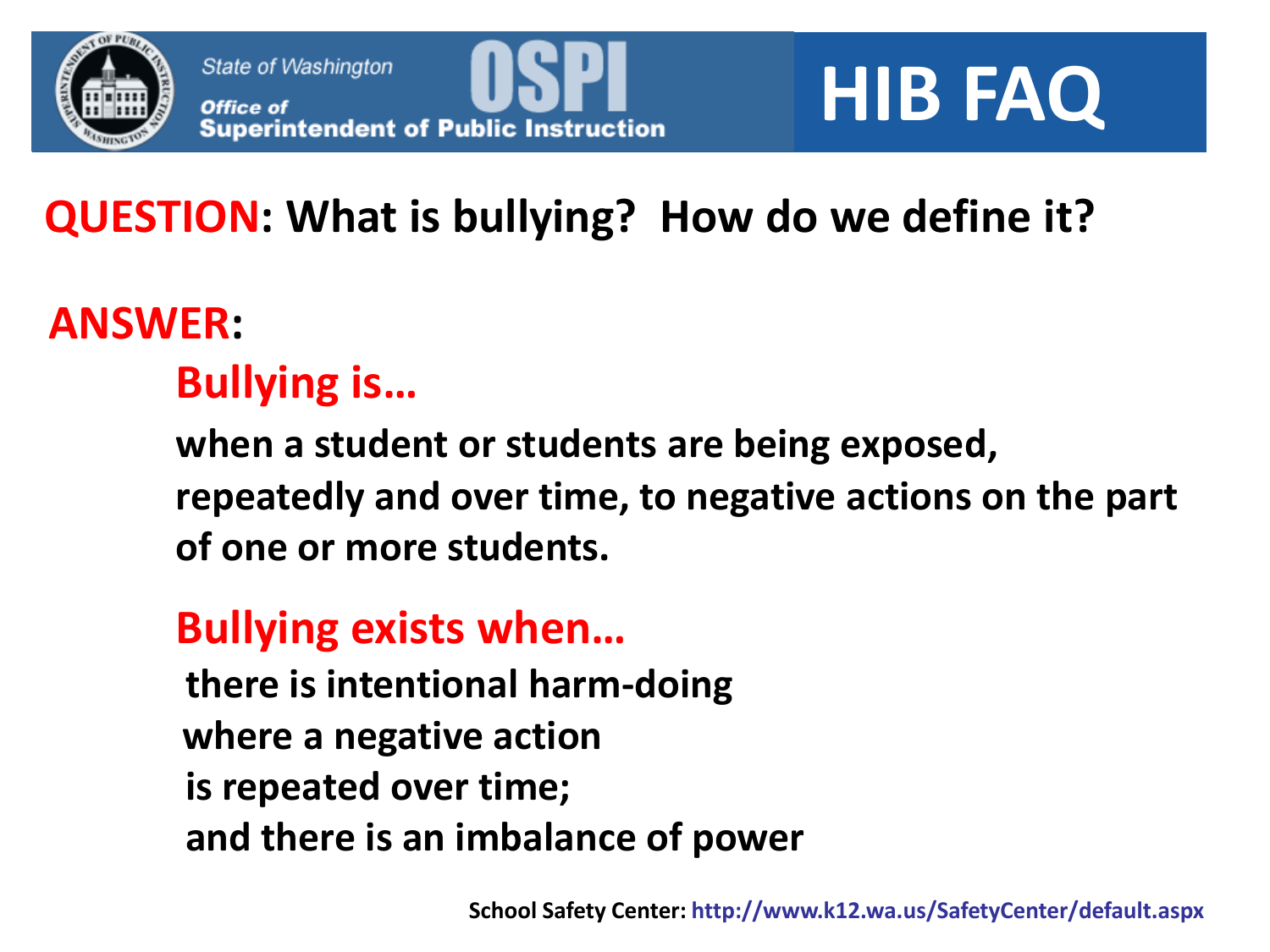

## **QUESTION: Is this the same as the definition in the law?**

#### **ANSWER: RCW 28A.300.285 defines**

 **Harassment, intimidation, or bullying as an**

 **intentional electronic, written, verbal or physical act that**

- **Physically harms a student or damages the student's property; or**
- **Has the effect of substantially interferring with a student's education; or**
- **Is so severe, persistent or pervasive that it creates an intimidating or threatening educational environment; or**
- **School Safety Center: http://www.k12.wa.us/SafetyCenter/default.aspx** - **Has the effect of substantially disrupting the orderly operation of the school.**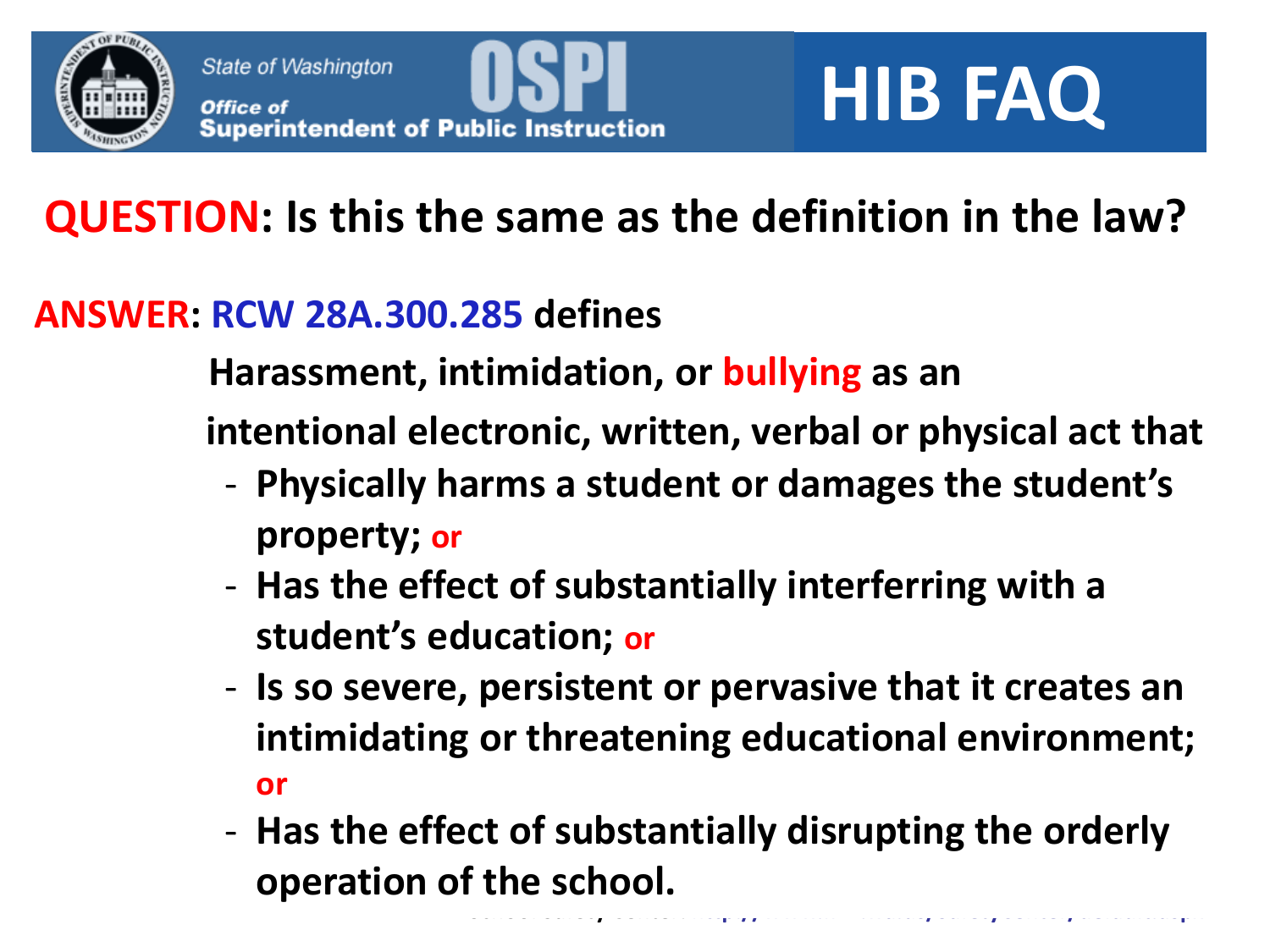

State of Washington<br> **Office of**<br> **Superintendent of Public Instruction**<br> **Buperintendent of Public Instruction** 

## **QUESTION: The state law mentions "electronic" forms of bullying. What does that mean?**

#### **ANSWER:**

- **Our state law specifically mentions electronic forms of bullying.**
- **This is commonly referred to as "cyberbullying". Cyberbullying is done in a variety of ways using a variety of devices, but it is** *not just a technology issue***.**
- **There is also a very close relationship between cyberbullying and 'regular' bullying. For students, they are very likely one and the same.**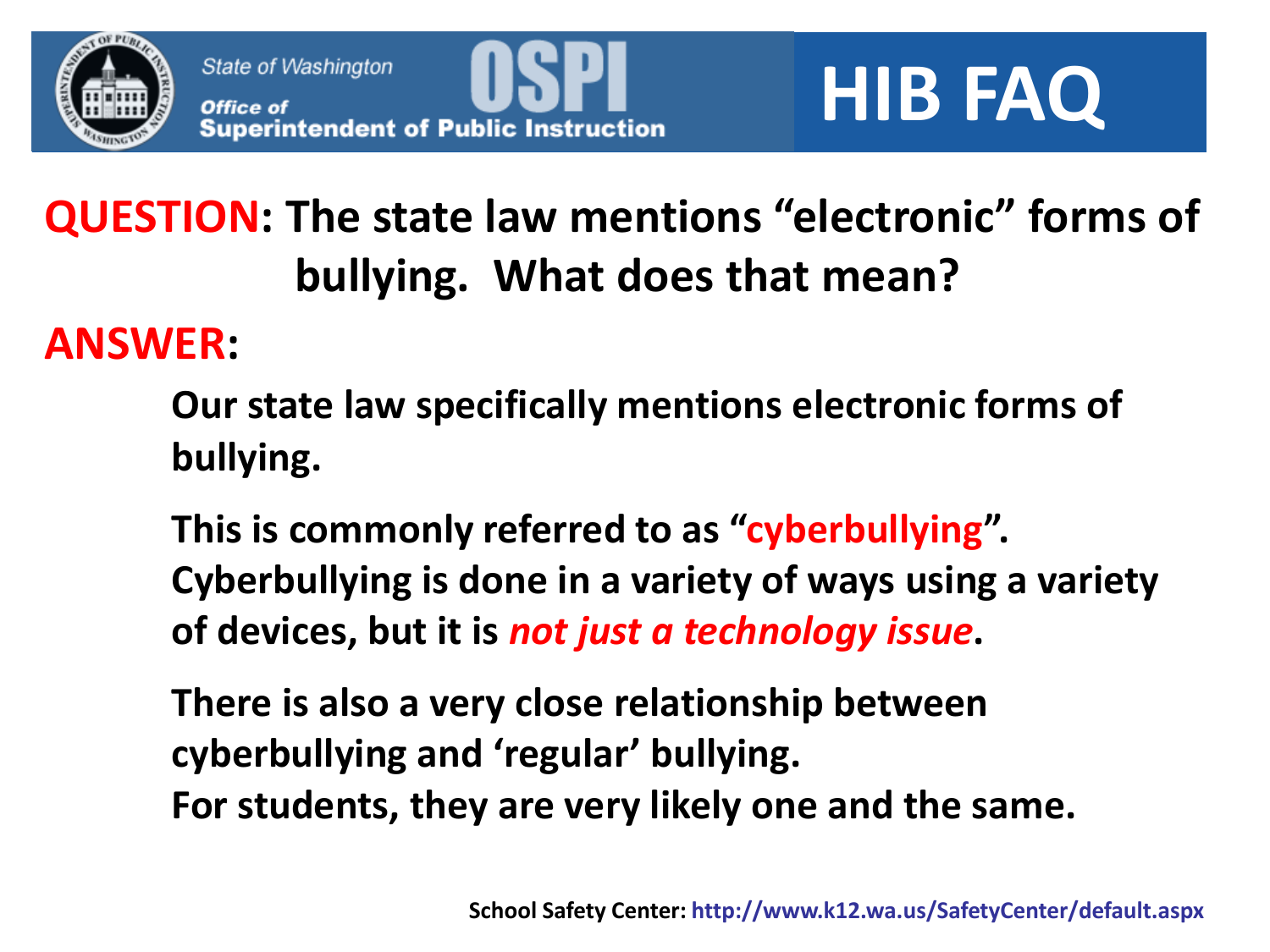

## **QUESTION: What are some ways in which students bully?**

#### **ANSWER:**

## **In general, bullying can be: Direct: Indirect: Physical** *Kicking, punching, hitting… Done by a "henchman"* **Verbal\*** *Insults, name calling…. Gossip & rumors* **Relational\*** *Gestures, nasty looks…. Exclusion & isolation*

#### *\* Often also done through cyberbullying*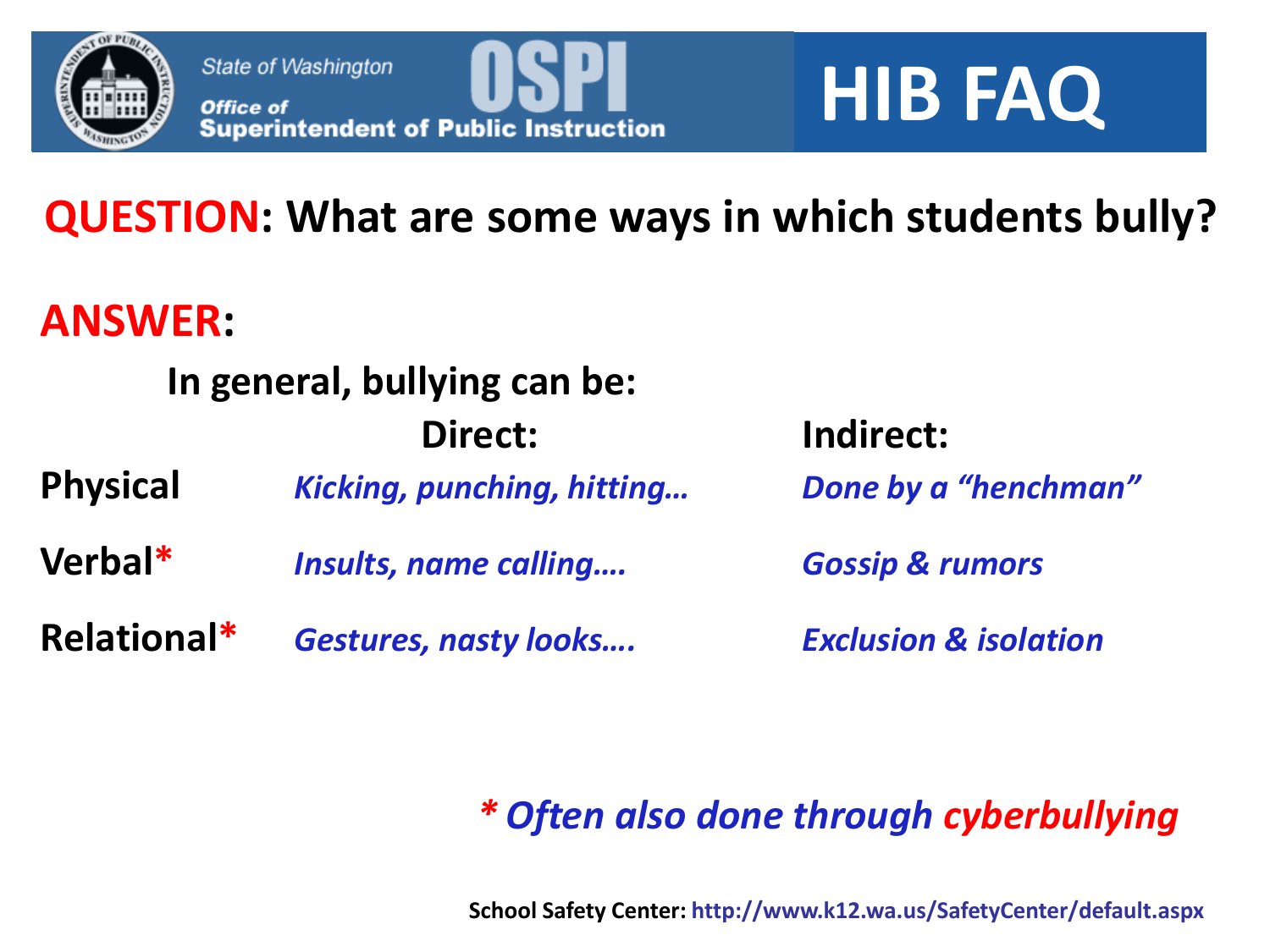



## **QUESTION: Why is this issue so important now?**

### **ANSWER:**

- **It's the law. We are required to address bullying.**
- **It's the right thing to do!**
- **There are potential long-term negative effects on those involved.**
- **There is potential negative impact on school climate.**
- **There is a connection between bullying and academic achievement.**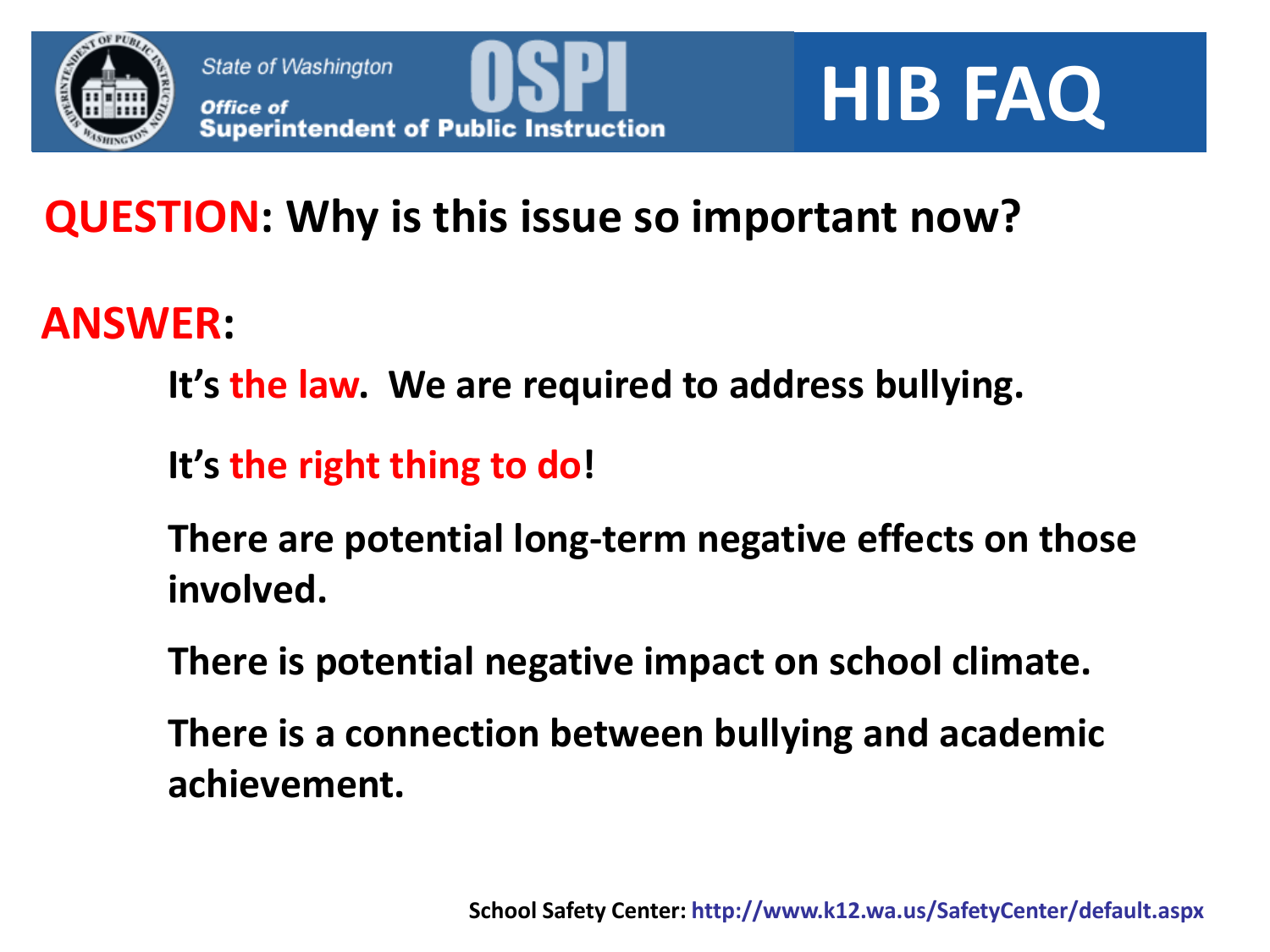

## **QUESTION: Why is this so important now?**

### **ANSWER:**

**In addition to state law, there are liability issues.**

**Schools may be found liable if it can be shown that:**

- **- The school environment has been altered for a targeted student(s).**
- **- Any staff knew or should have known.**
- **- There was a failure to act.**
- **- There was deliberate indifference.**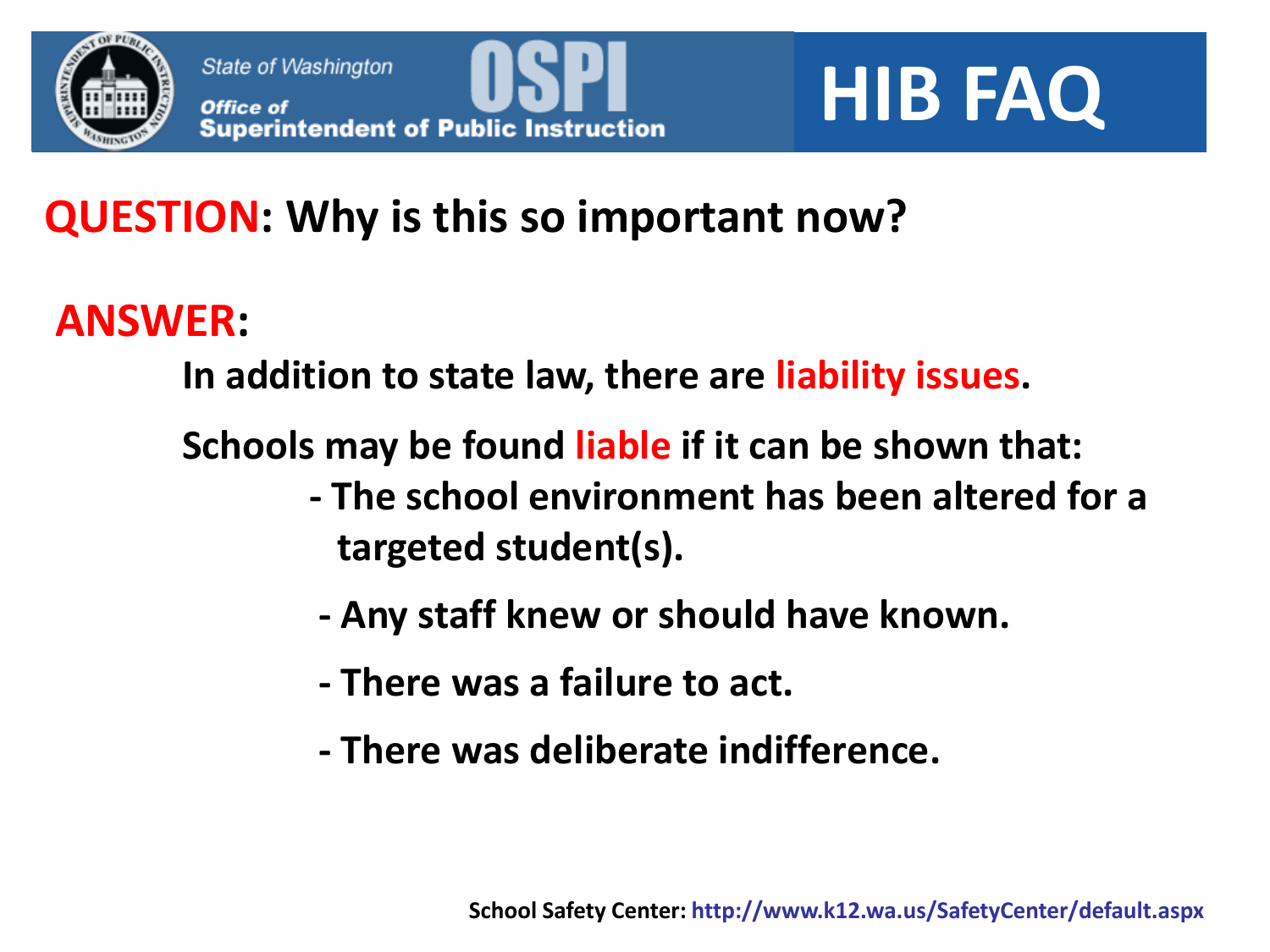

## **QUESTION: Who is involved in bullying?**

### **ANSWER:**

**Everyone! Bullying is a community event. Thus, it negatively impacts school climate.**

**The key people are:**

- **- the targeted student – the person on the receiving end who often needs help and support**
- **- the aggressor, the one who bullies – bullying is a learned behavior**
- **- the bystanders – all the rest of us**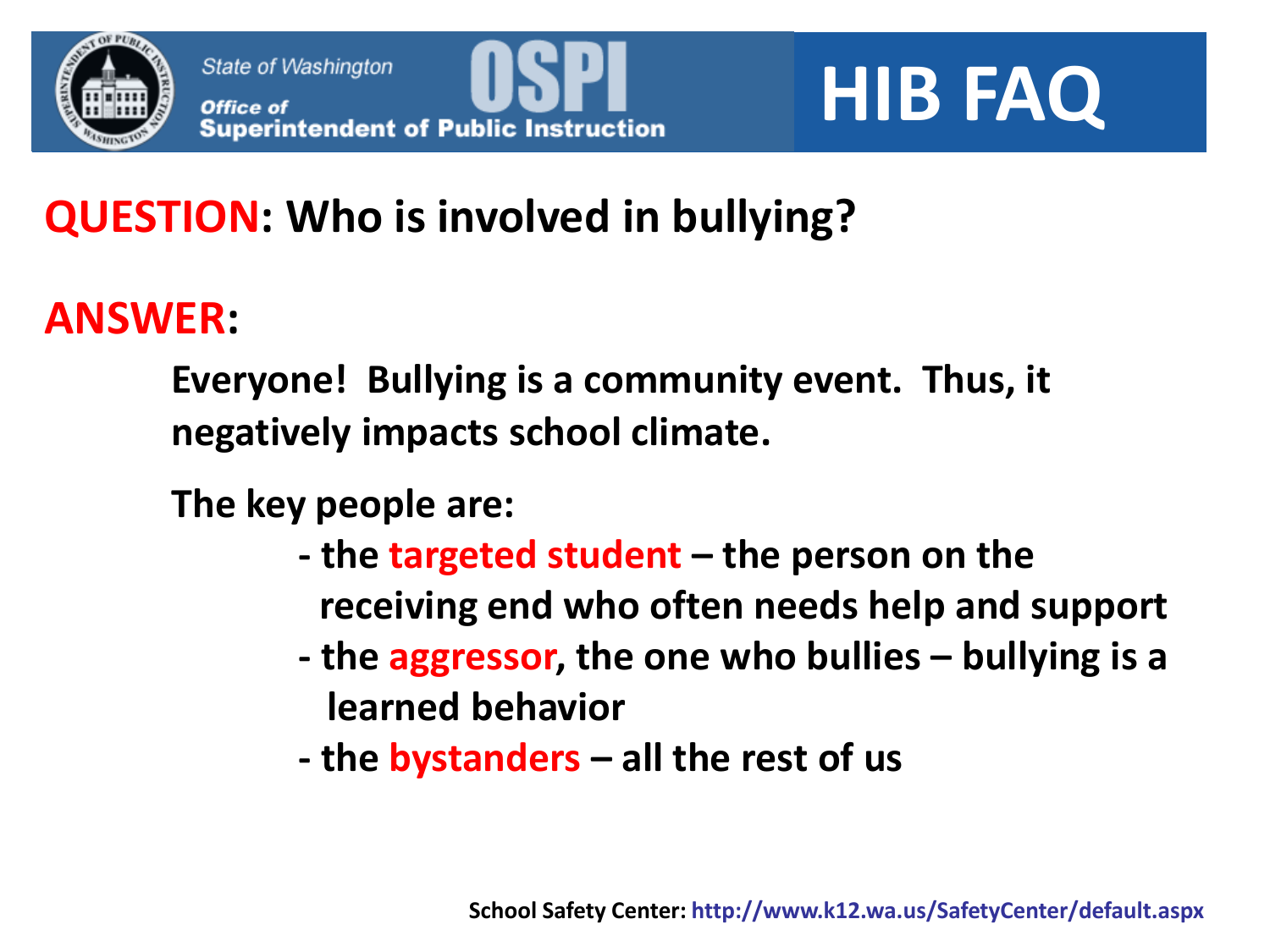

## **QUESTION: Who is involved in bullying?**

#### **ANSWER:**

**Targeted students are sometimes referred to as victims; they can be anyone. Some students tend to be more likely targets than other, though.**

**Aggressors are the ones who bully, the perpetrators of the negative behavior. Some young people are both** *bully and target* **depending on their circumstances. They are of particular concern.**

**Bystanders can be active or passive, can be helpful or hurtful; are negatively affected by bullying and can be a powerful force in stopping bullying.**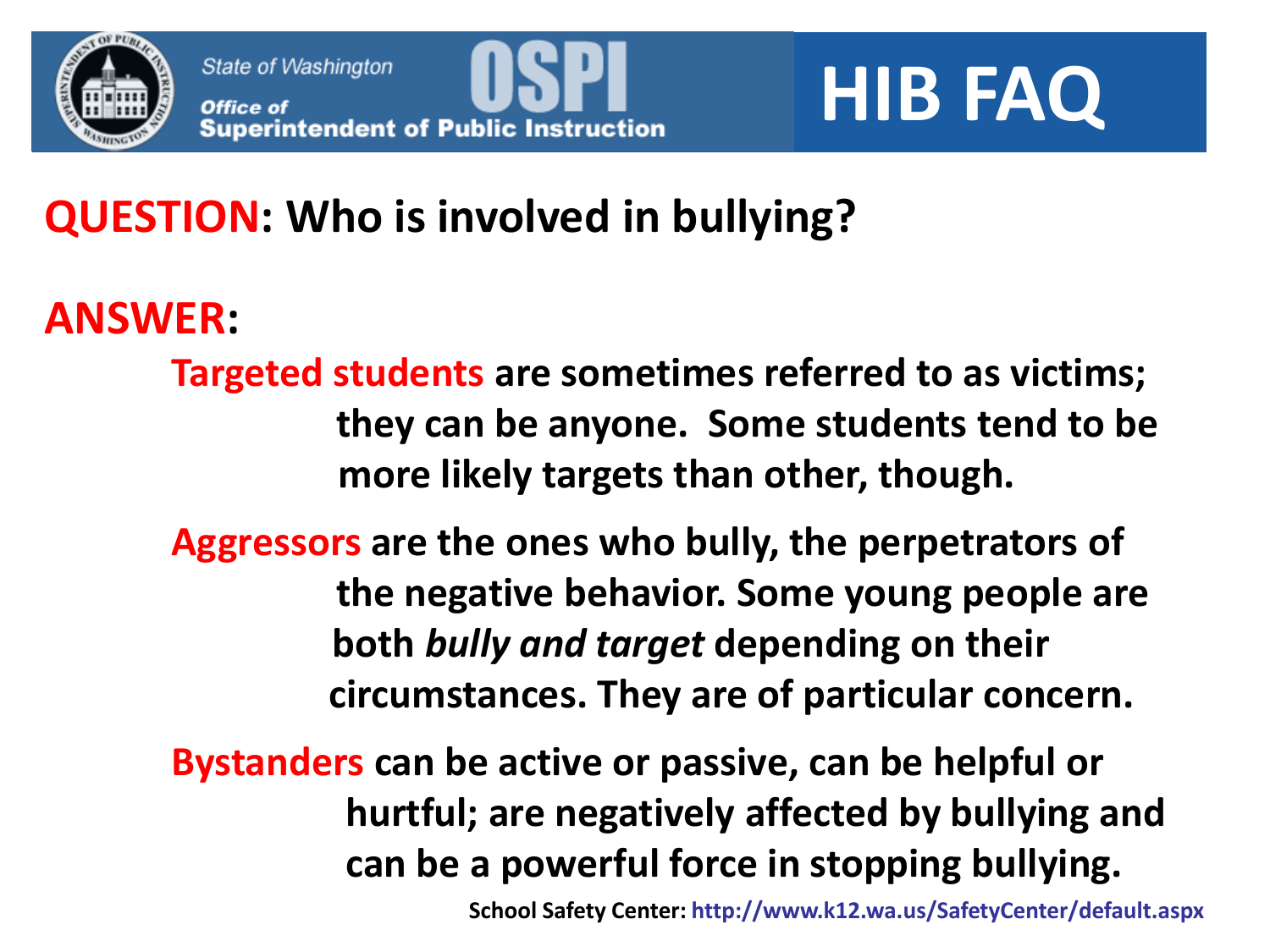

## **QUESTION: Isn't this just kid stuff?**

#### **ANSWER:**

**No, bullying can look like & be related to other aggressive behavior such as :**

**Harassment** – sexual, racial/ethnic, religious…

**Intimidation**

**Hazing**

**Dating violence**

**Spousal abuse**

**Child abuse.**

**Keep all of these terms in mind when talking about "bullying."**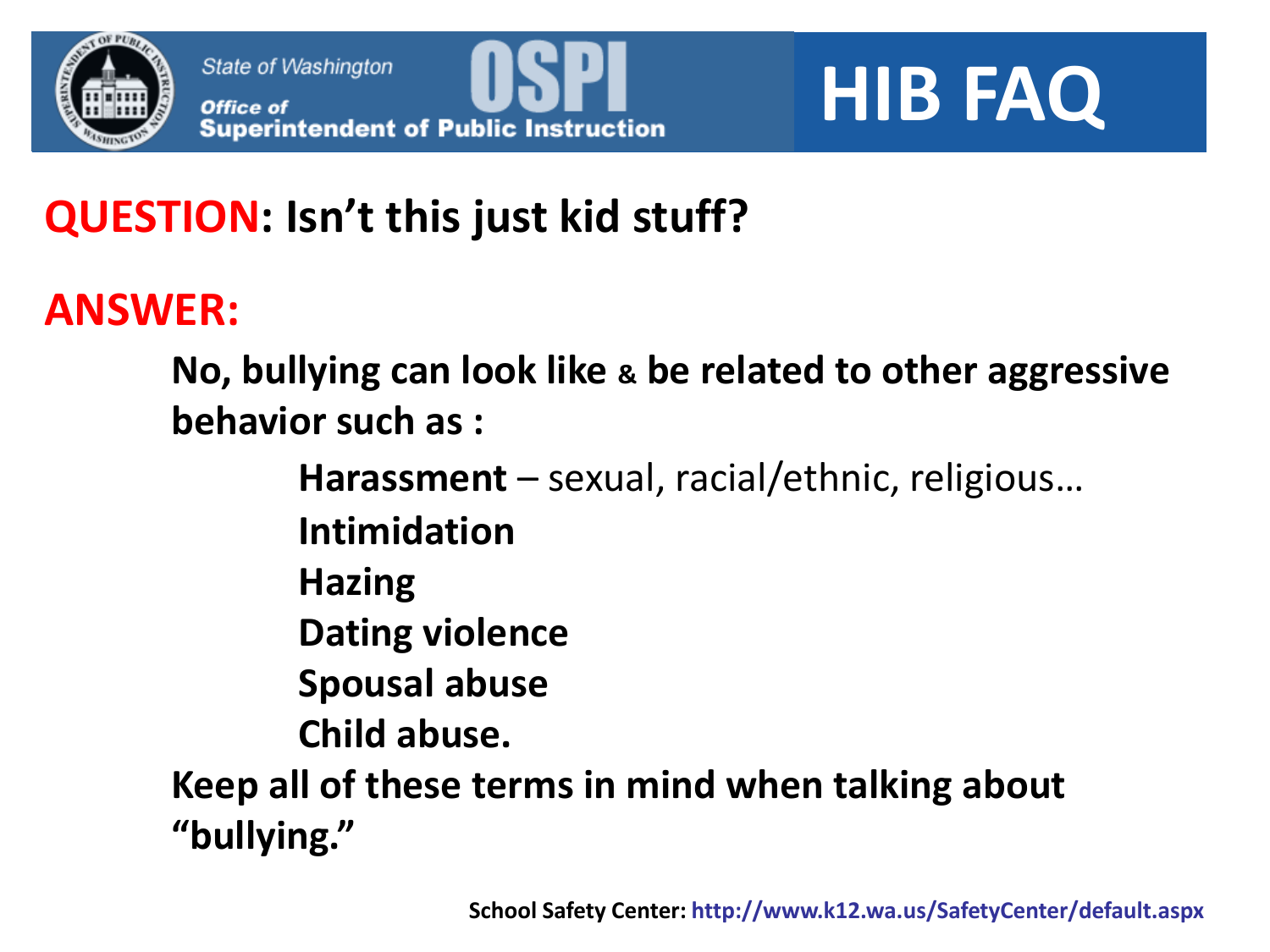



## **QUESTION: What are some of the impacts of bullying on our students?**

#### **ANSWER:**

**Bullying is a community activity and impacts everyone. Some of those impacts on targets include:**

- **- truancy / absences**
- **- lowered self-esteem**
- **- headaches**
- **- depression**
- **- emotional distress / anxiety**
- **- reduced academic risk taking**
- **- increased suicidal/homicidal ideation & attempts**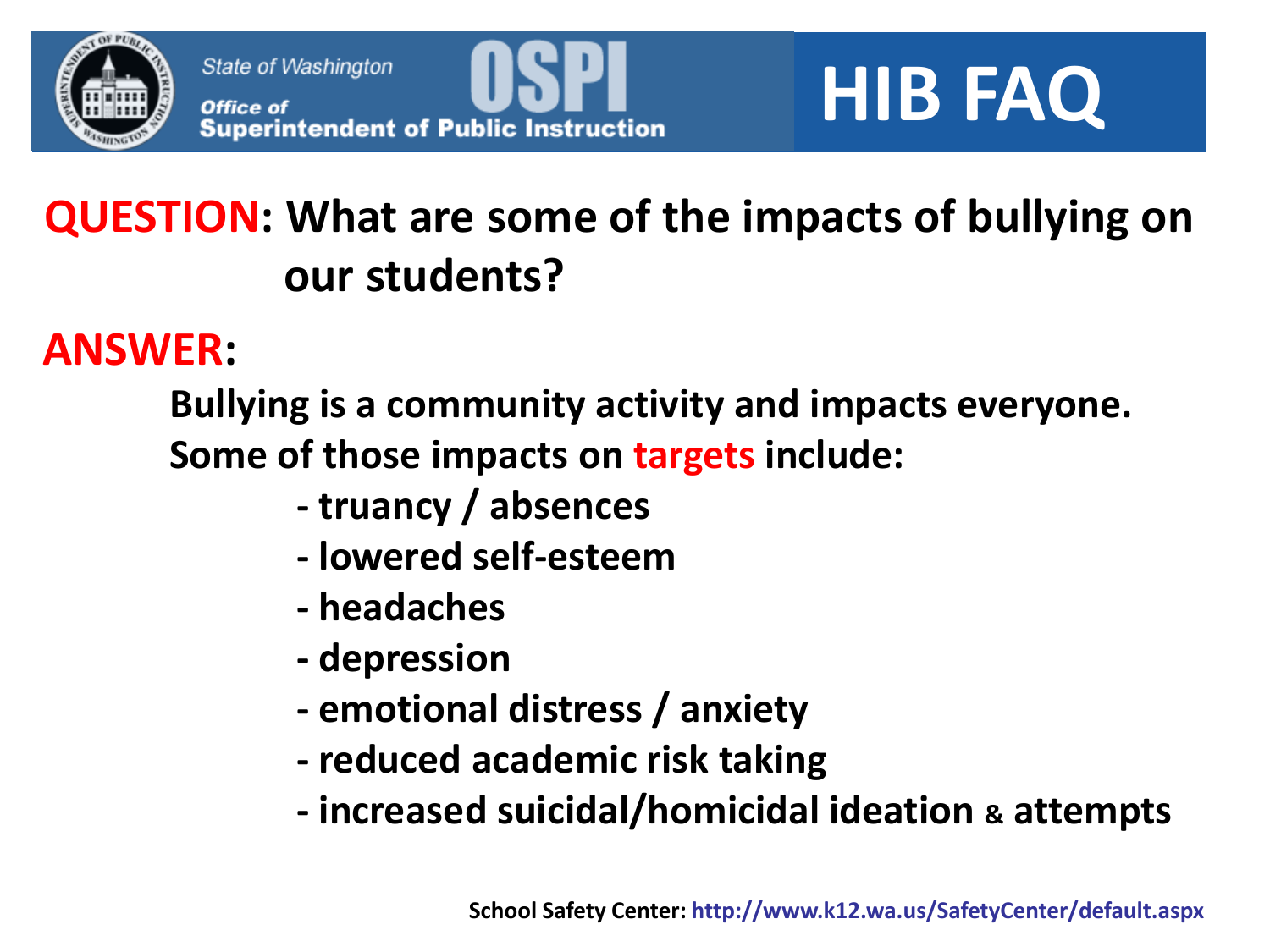

State of Washington<br> **Office of**<br> **Superintendent of Public Instruction**<br> **EXPLEMENT REPORTED:** 

## **QUESTION: What are some of the impacts of bullying on our students?**

#### **ANSWER:**

**Bullying is a community activity and impacts everyone. Some of those impacts on aggressors include:**

- **- failure to develop healthy relationships**
- **- more likely to continue to be abusive later in life**
- **- less likely to complete their education**

**Almost 60% of boys who were bully-aggressors in grades 6 thru 9 were convicted of at least one crime by age 24. 40% of them had three or more convictions by that age. (Fight Crime 2003)**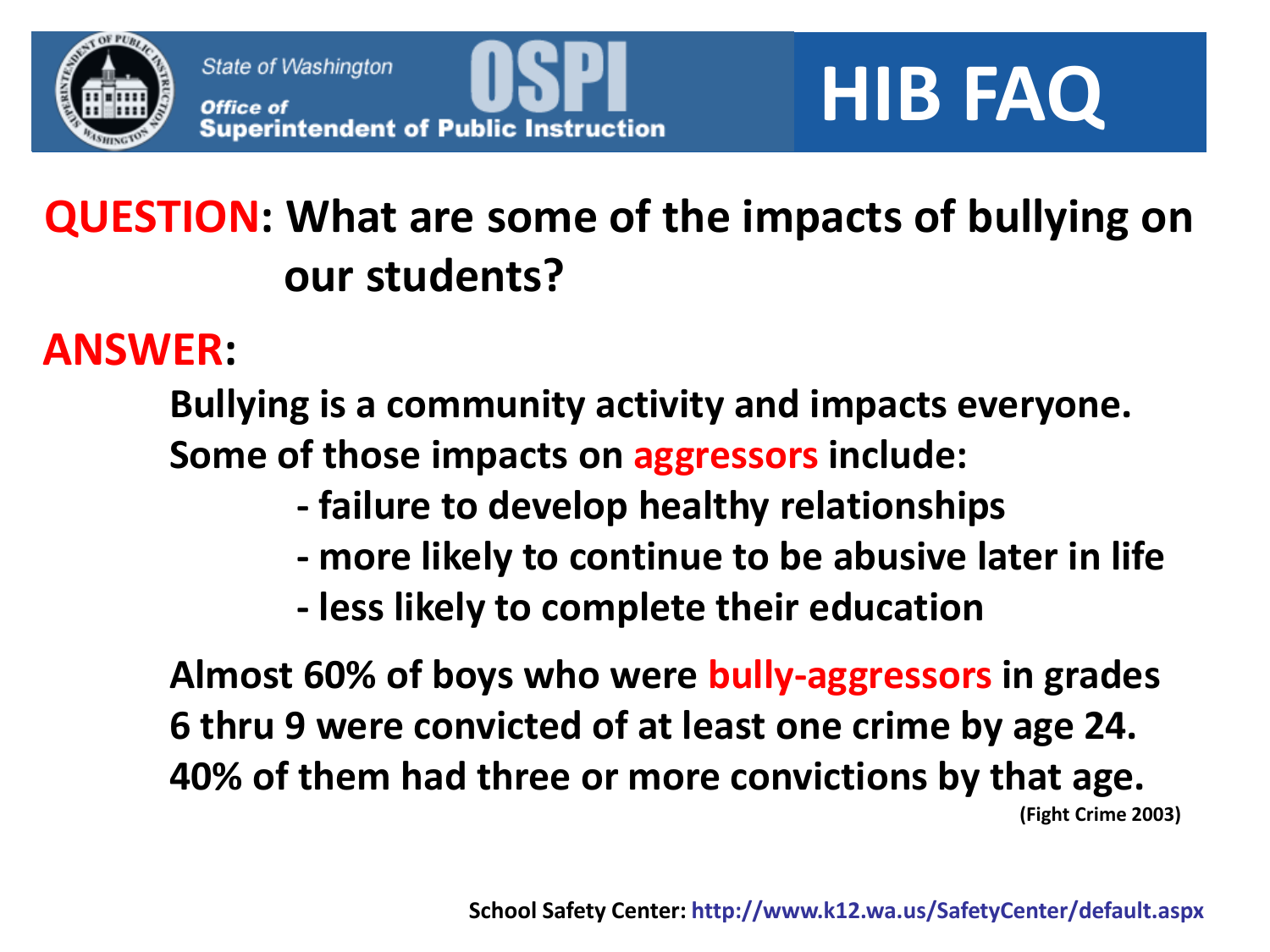

State of Washington<br> **Office of**<br> **Superintendent of Public Instruction**<br> **Buperintendent of Public Instruction** 

## **QUESTION: What are some of the impacts of bullying on our students?**

#### **ANSWER:**

**Bullying is a community activity and impacts everyone. Some of those impacts on bystanders & climate include:**

- **- feeling vulnerable and afraid**
- **- feeling helpless in the situation**
- **- feeling guilty for not helping**
- **- diminished empathy**
- **- a climate of fear**
- **- overall diminished student learning**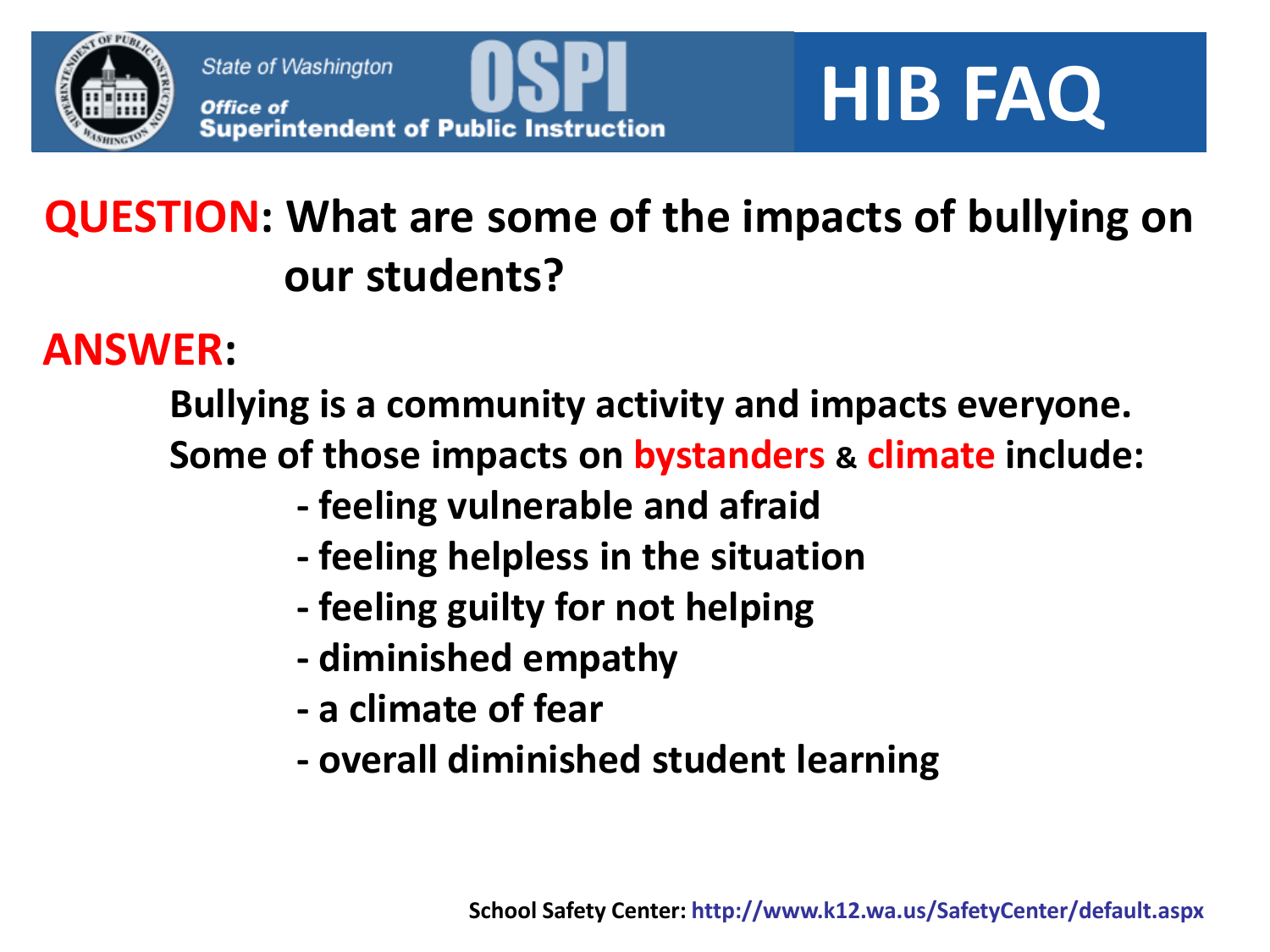

State of Washington<br> **Office of**<br> **Superintendent of Public Instruction**<br> **BUDE FAQ** 

## **QUESTION: How does bullying differ from other forms of conflict?**

#### **ANSWER:**

#### **Other Conflict/ Fighting \* Bullying \***

**Spontaneous/occasional Repeated over time Accidental/not planned Intentional No serious, lasting harm Physical/emotional harm Not for domination/control Seeking control/possession Often a sense of remorse No remorse-blames target** May try to solve problem No effort to solve problem

**Friends/equals/peers Not friends/ Imbalance of power Equal emotional reaction Unequal emotional reaction**

**\* Please remember that specifics will vary with each incident.**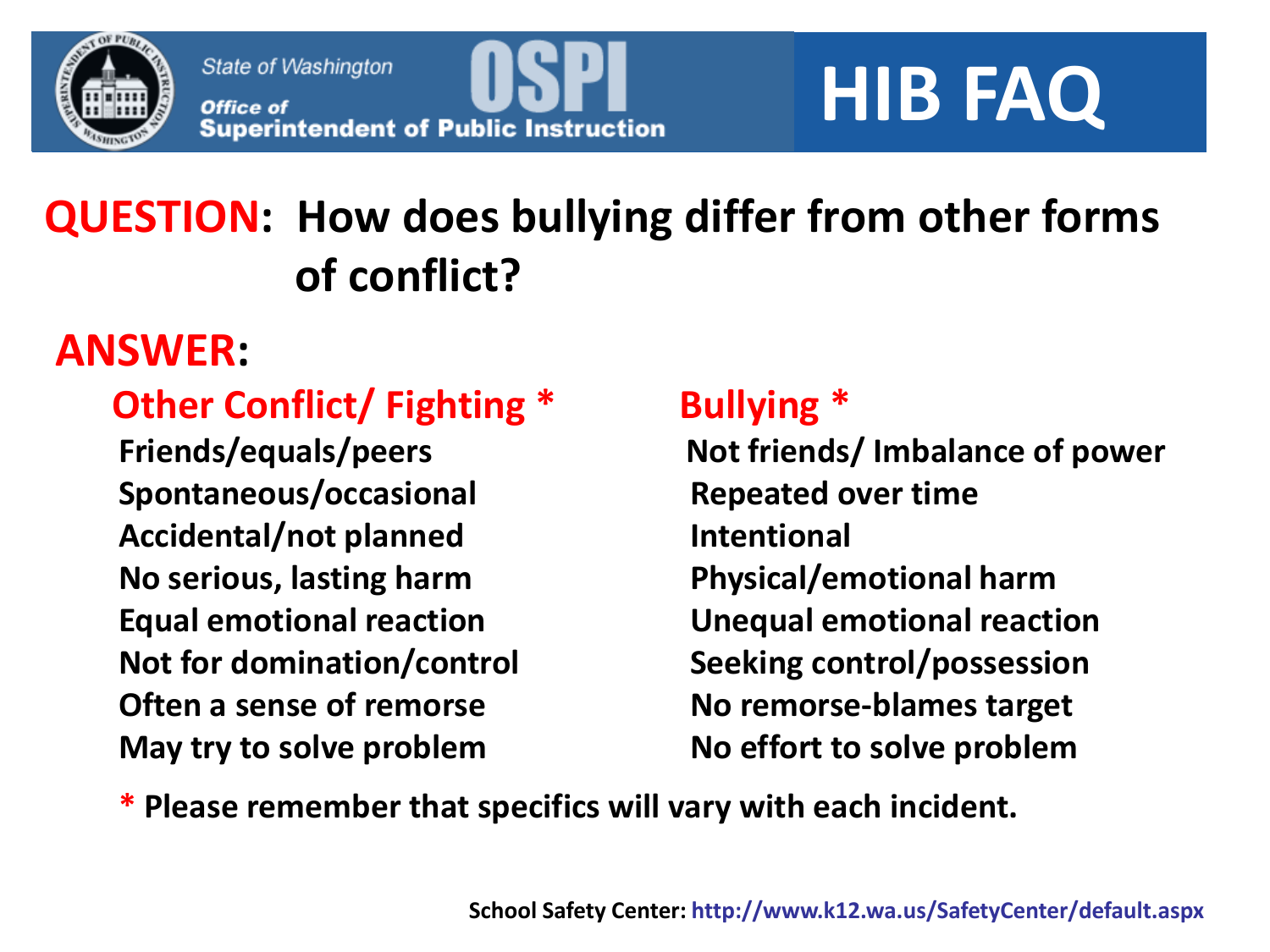

## **QUESTION: I don't think this happens at our school. How can we tell?**

#### **ANSWER:**

**There are several ways you can determine the extent of bullying in your district or at your school.**

- **- Surveys – HYS, YRBS, Olweus , Climate, other surveys.**
- **- Listen & observe – What are your staff perceptions? Parent perceptions? What are your students telling you? - Track your data – Incident Report Forms, discipline data,**

 **other data points.**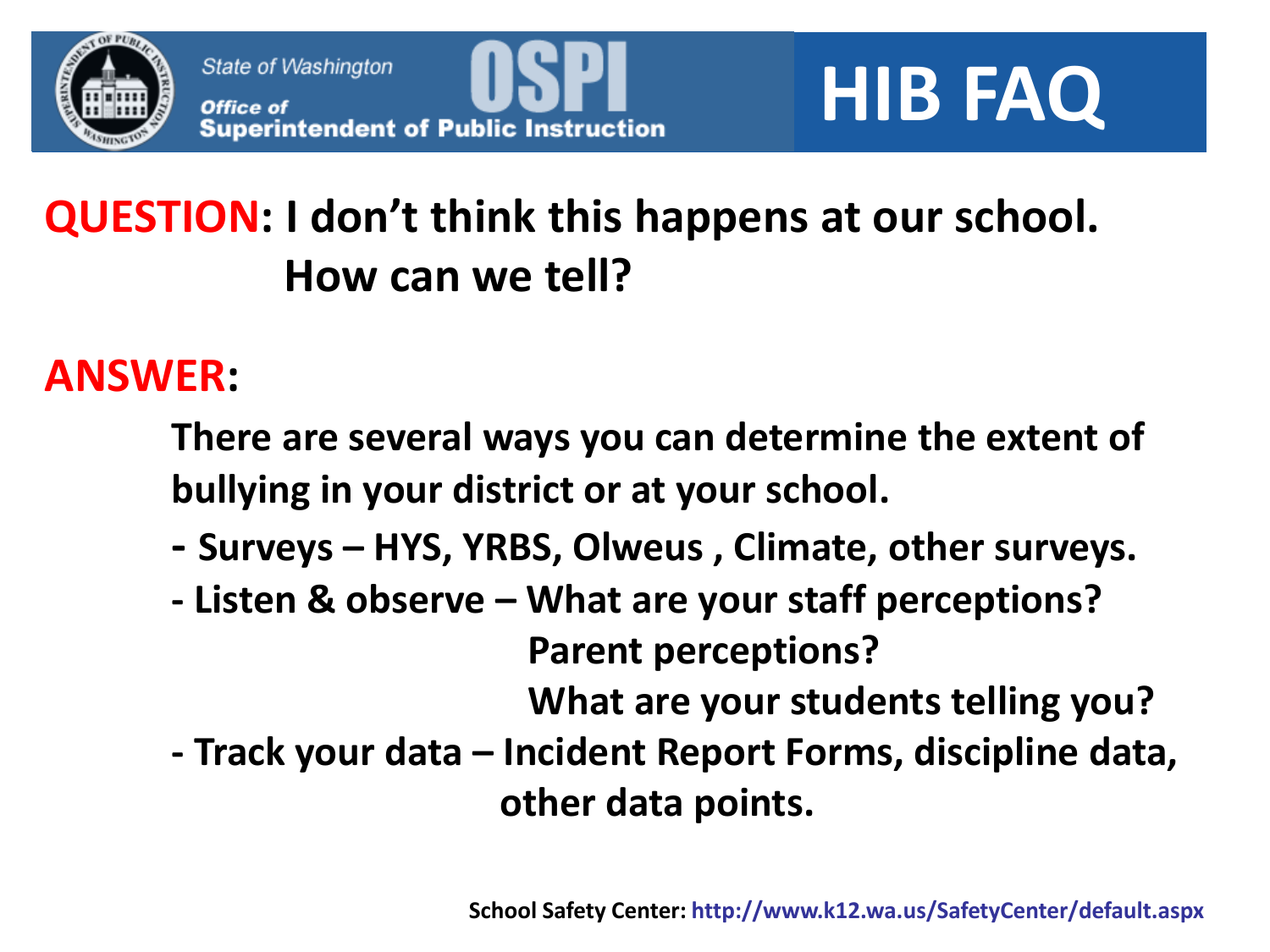

## **QUESTION: What can we do about bullying?**

#### **ANSWER:**

- **Recognize and understand the issues.**
- **Be sure that everyone understands policy & procedures. Look over your data.**
- **Involve your entire staff and school community in prevention-intervention efforts.**
- **Identify a tested-effective program to implement. Train your staff.**
- **Implement your selected program with fidelity. Continue to monitor and work with your school community.**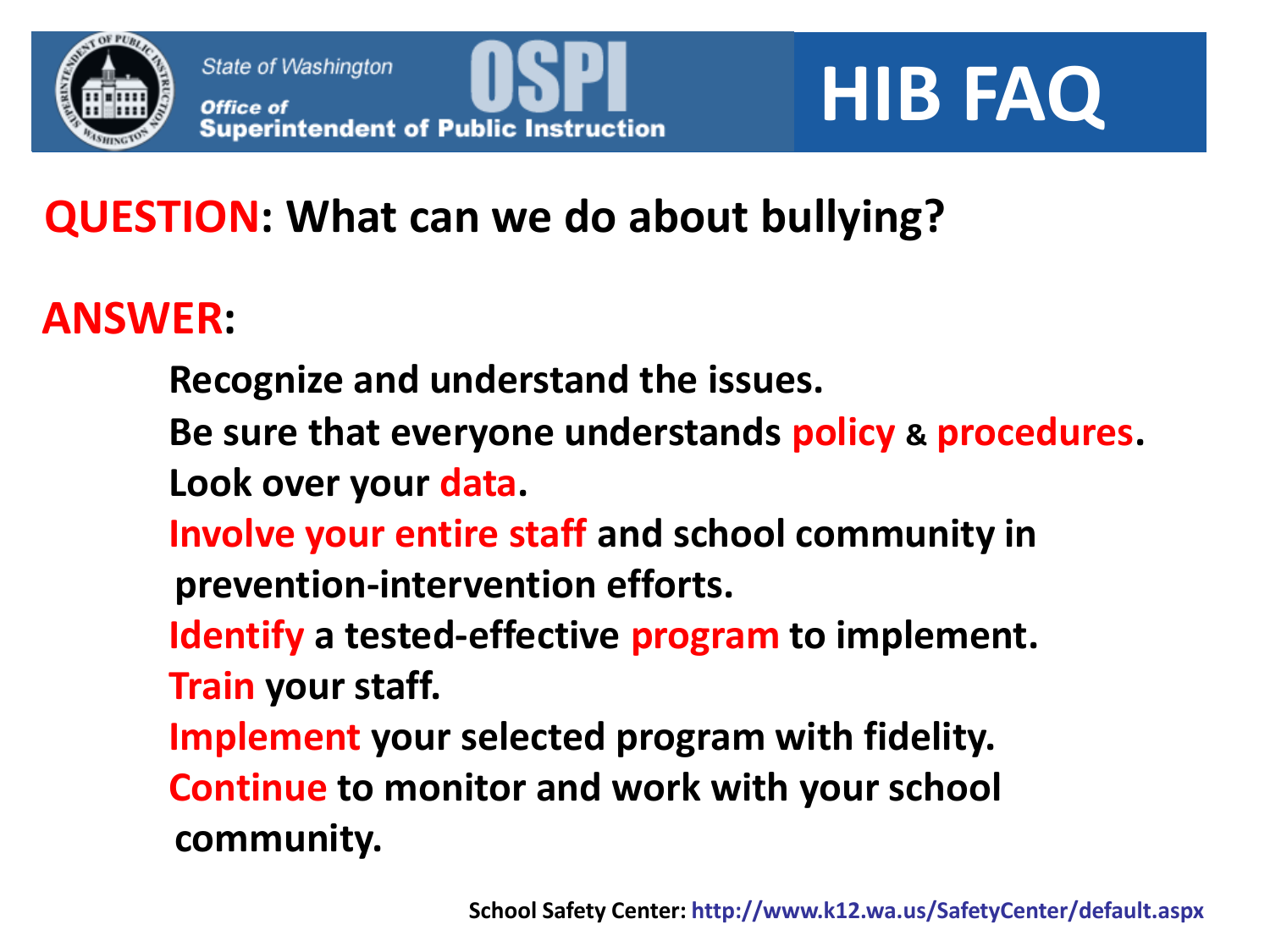



## **QUESTION: What are the features of a good bullying prevention program?**

#### **ANSWER:**

**A good bullying prevention-intervention program will have four** *main* **components:**

- **1. a school-wide component**
- **2. a classroom component**
- **3. an on-the-spot intervention component, and**
- **4. a community component.**

**Individual interventions with targeted students and aggressors may be seen as separate or part of the above.**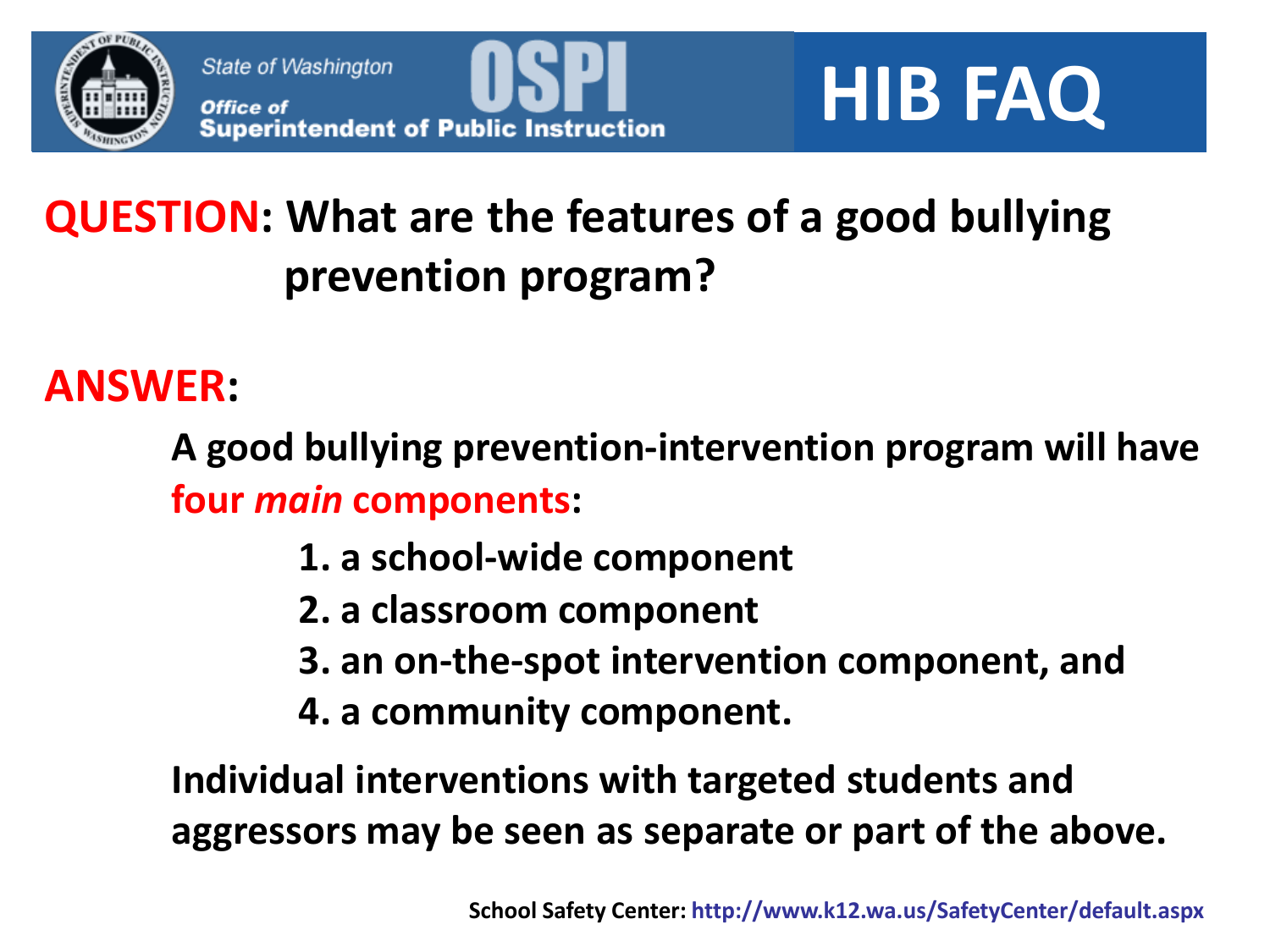

## **QUESTION: What are the features of a good bullying prevention program?**

#### **ANSWER:**

**The school-wide component will ensure that everyone knows the rules and "speaks the same language" around bullying prevention.** 

**It often includes a school-wide event or activity and regular school-wide reminders.**

**The school-wide component also includes a safe reporting process for all students and an incident reporting/tracking process.**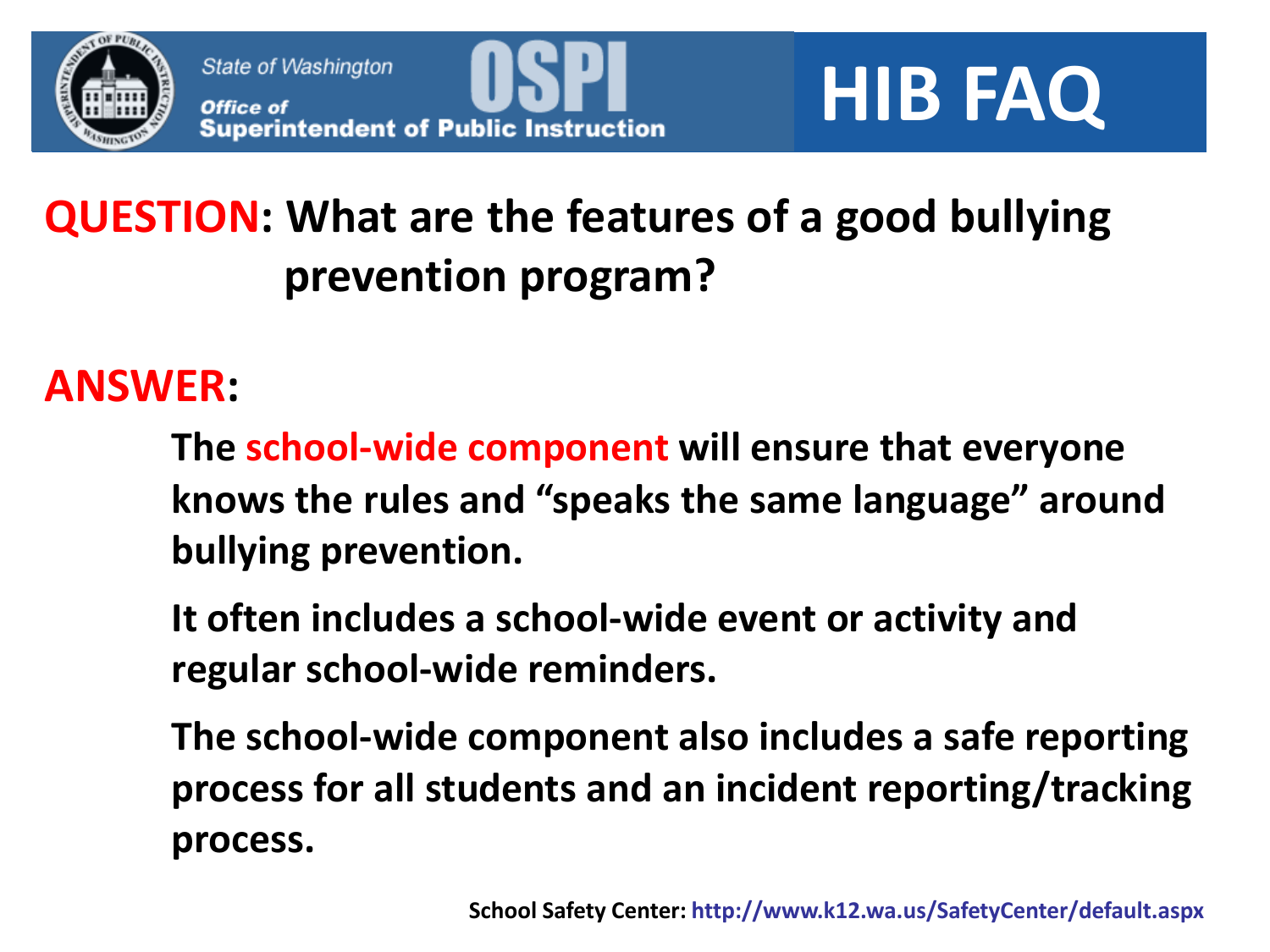

State of Washington<br> **Office of**<br> **Superintendent of Public Instruction**<br> **Buperintendent of Public Instruction** 

## **QUESTION: What are the features of a good bullying prevention program?**

#### **ANSWER:**

**The school-wide component also includes:**

- **- A system for disciplining students,**
- **- The potential for a restorative justice approach,**
- **- Full staff training,**
- **- Regular surveying / data gathering, and**
- **- Identifying and monitoring known "hot spots".**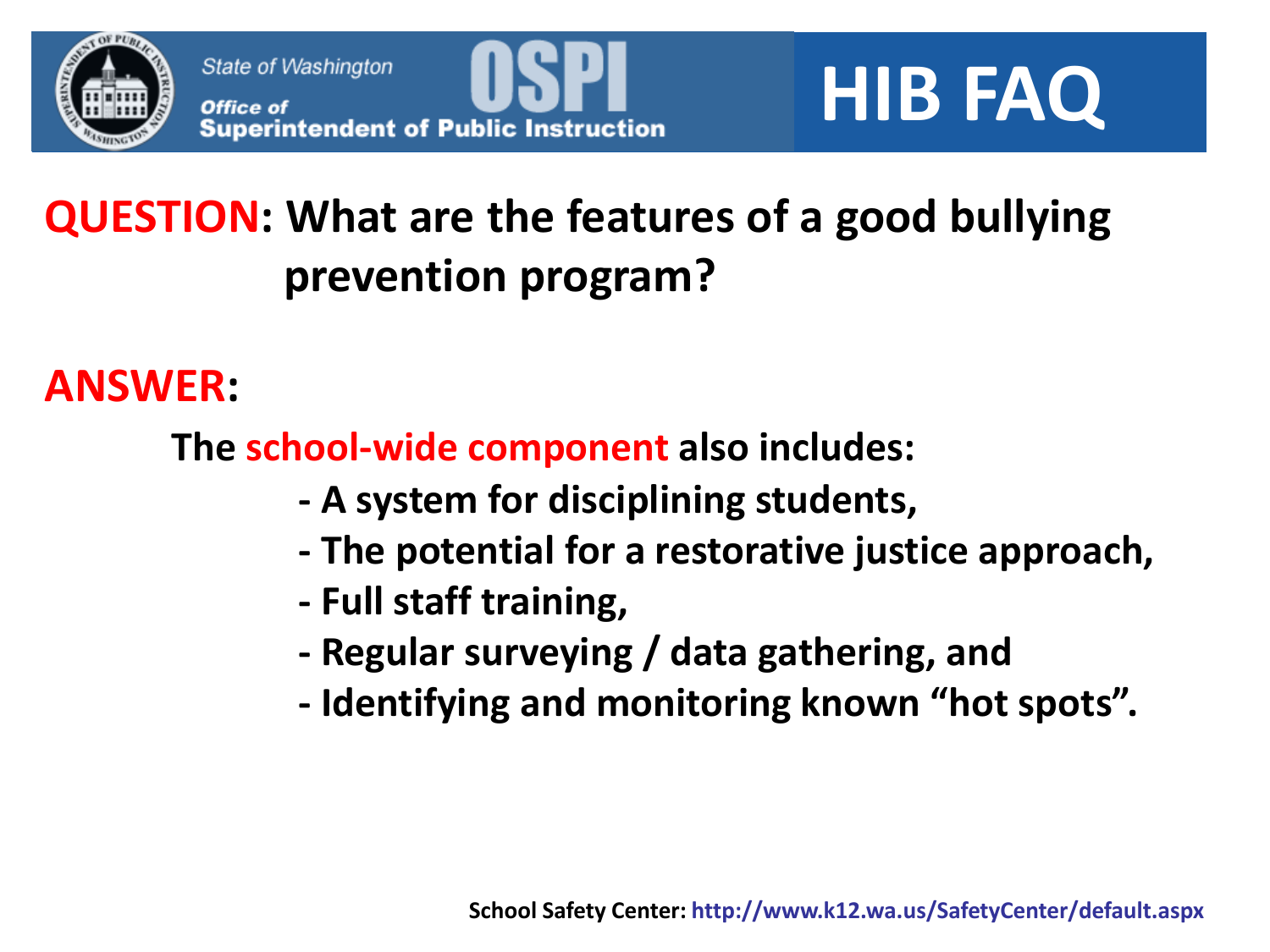

## **QUESTION: What are the features of a good bullying prevention program?**

#### **ANSWER:**

**The classroom component provides materials and strategies which teachers can use within a classroom setting.**

**Classroom instruction will help students** 

- **- further develop their social skills,**
- **- recognize bullying behaviors,**
- **- learn to safely intervene when appropriate and**
- **- report it and seek help from an adult.**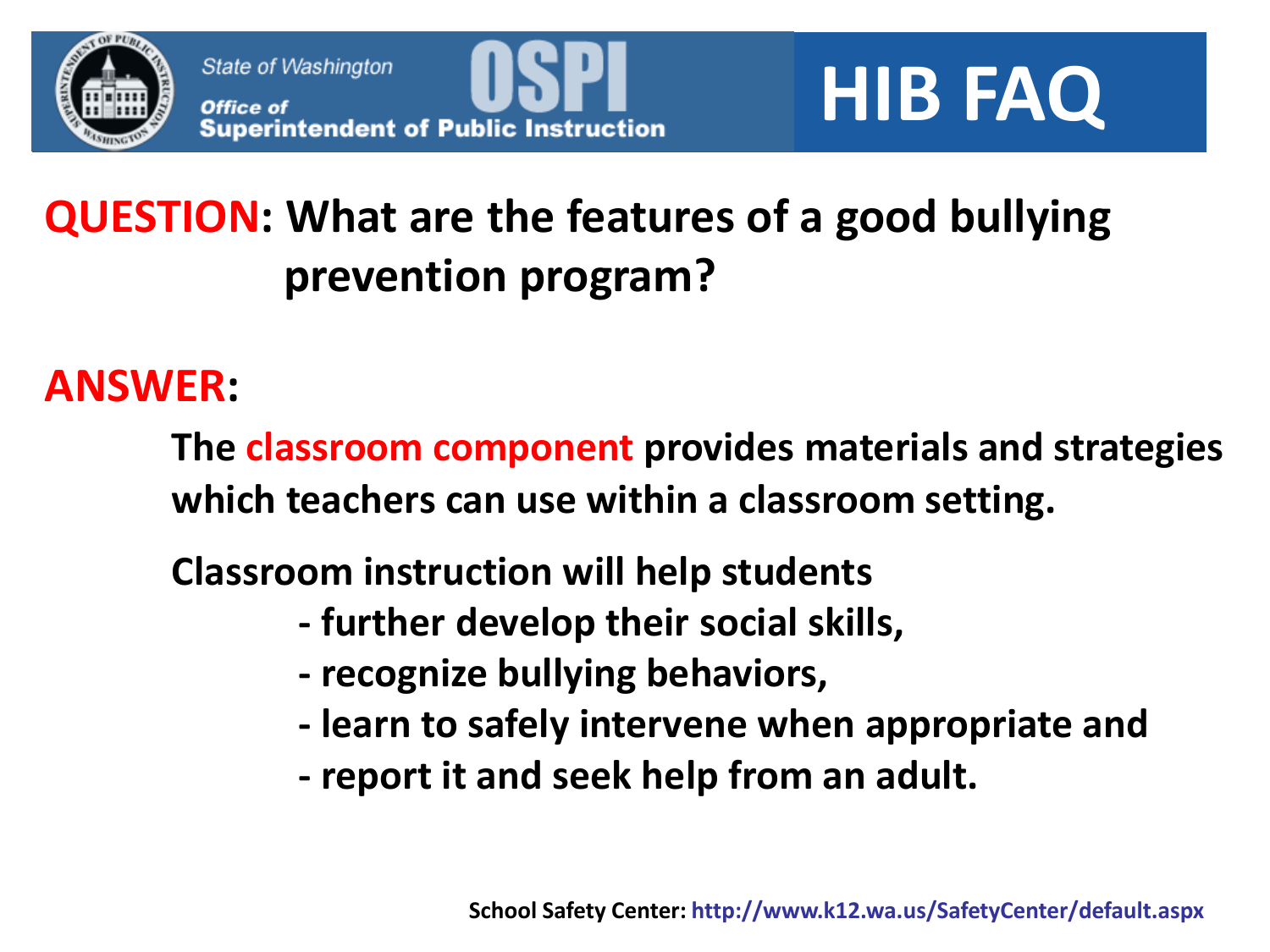



## **QUESTION: What are the features of a good bullying prevention program?**

#### **ANSWER:**

**On-the-spot interventions give everyone on staff the language, tools and resources to** 

- **- recognize,**
- **- immediately step in and**
- **- appropriately intervene**

**to stop bullying situations.**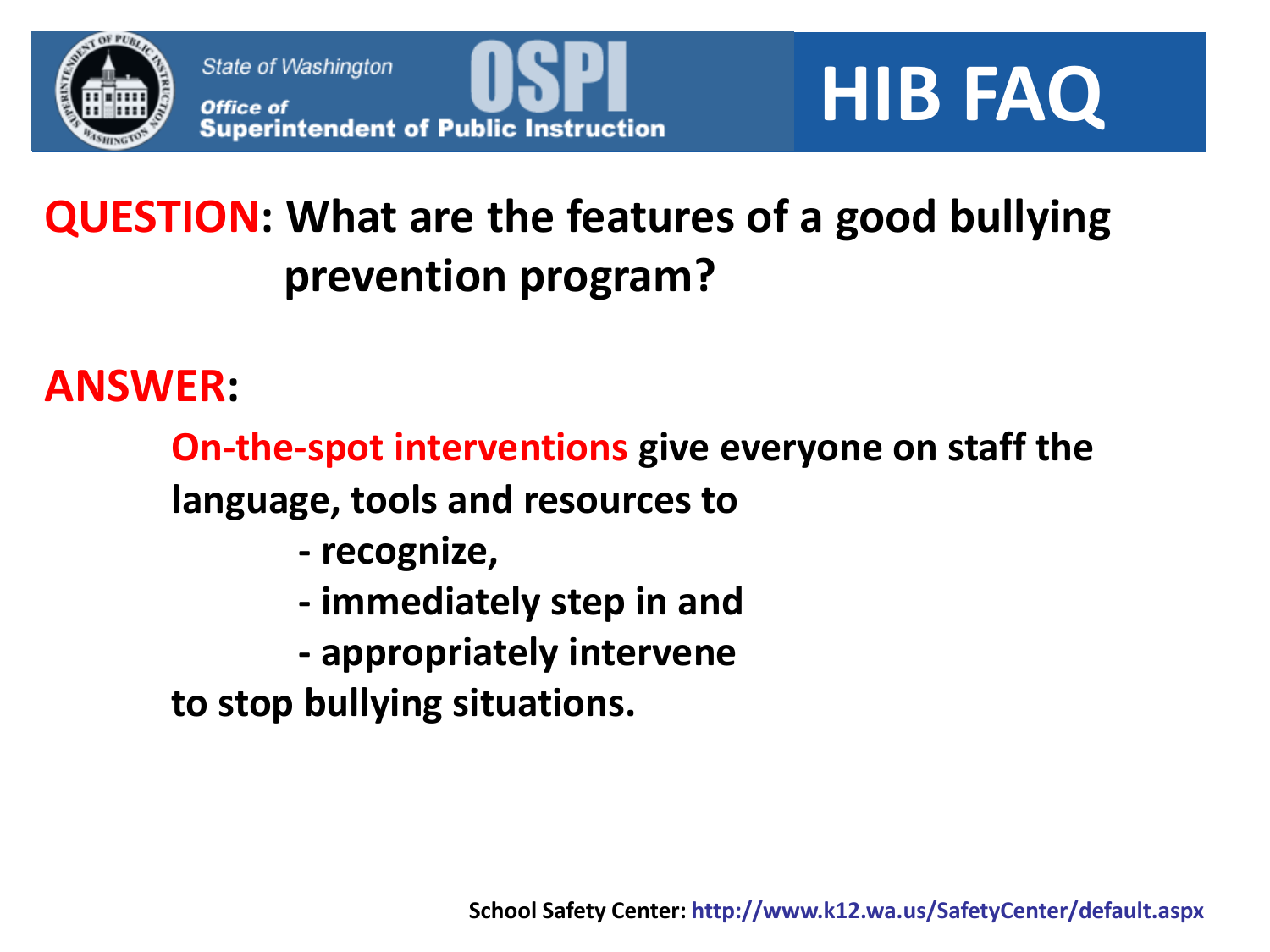

State of Washington<br> **Office of**<br> **Superintendent of Public Instruction**<br> **Buperintendent of Public Instruction** 

## **QUESTION: What are the features of a good bullying prevention program?**

#### **ANSWER:**

**Individual interventions are used when meeting separately with the targeted student and the aggressor. They provide a time for information gathering. They provide an opportunity for help, support, and counseling.**

**They also allow time to do future safety planning.**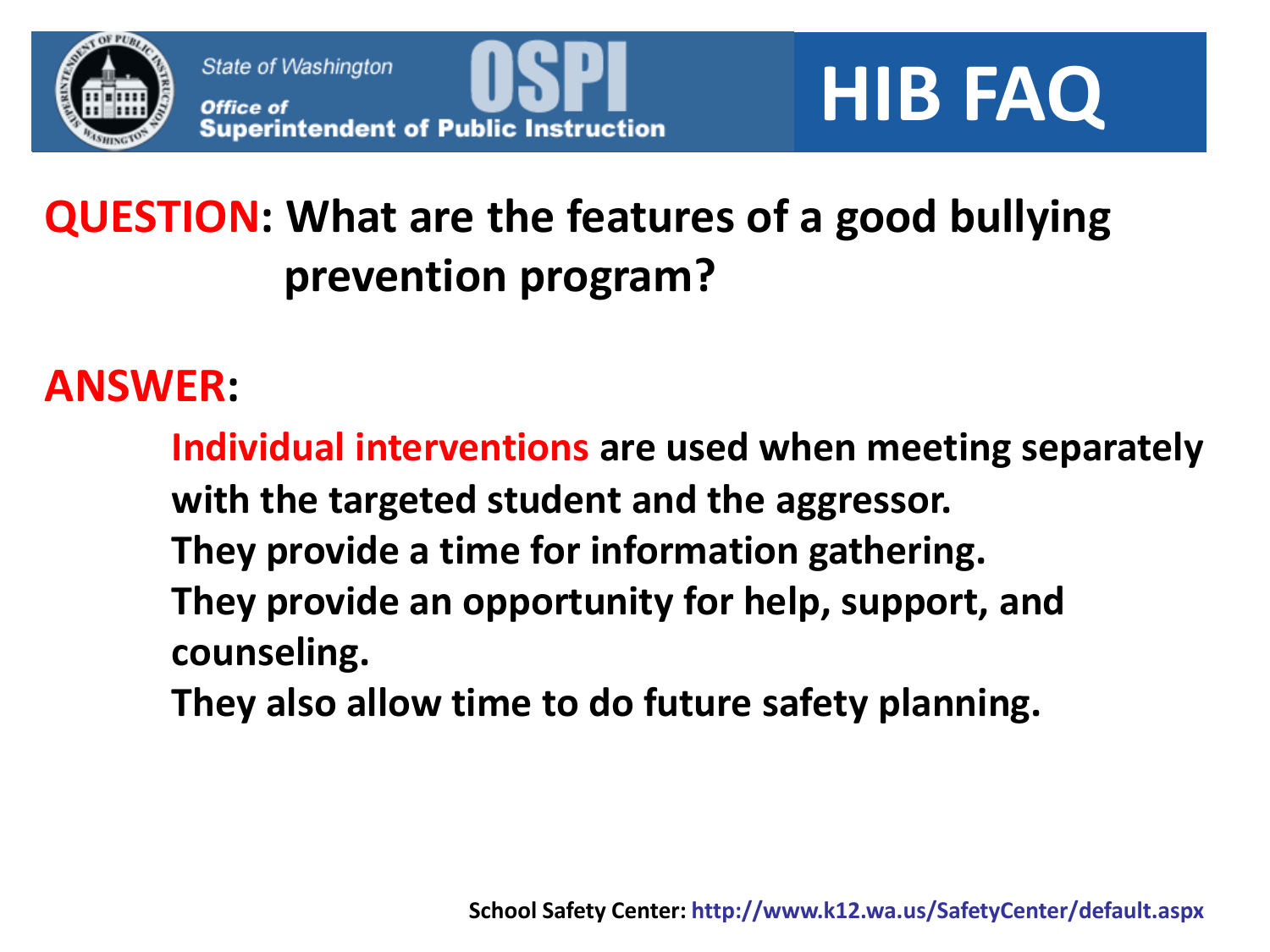

State of Washington<br> **Office of**<br> **Superintendent of Public Instruction**<br> **B HIB FAQ** 

## **QUESTION: What are the features of a good bullying prevention program?**

#### **ANSWER:**

**The community component moves beyond the school building to help ensure that all members of the school community know:**

- **- the policies and procedures,**
- **- where and how to access Incident Reporting Forms,**
- **- the language of the prevention-intervention program, and**
- **- how to work together to create a safe learning environment.**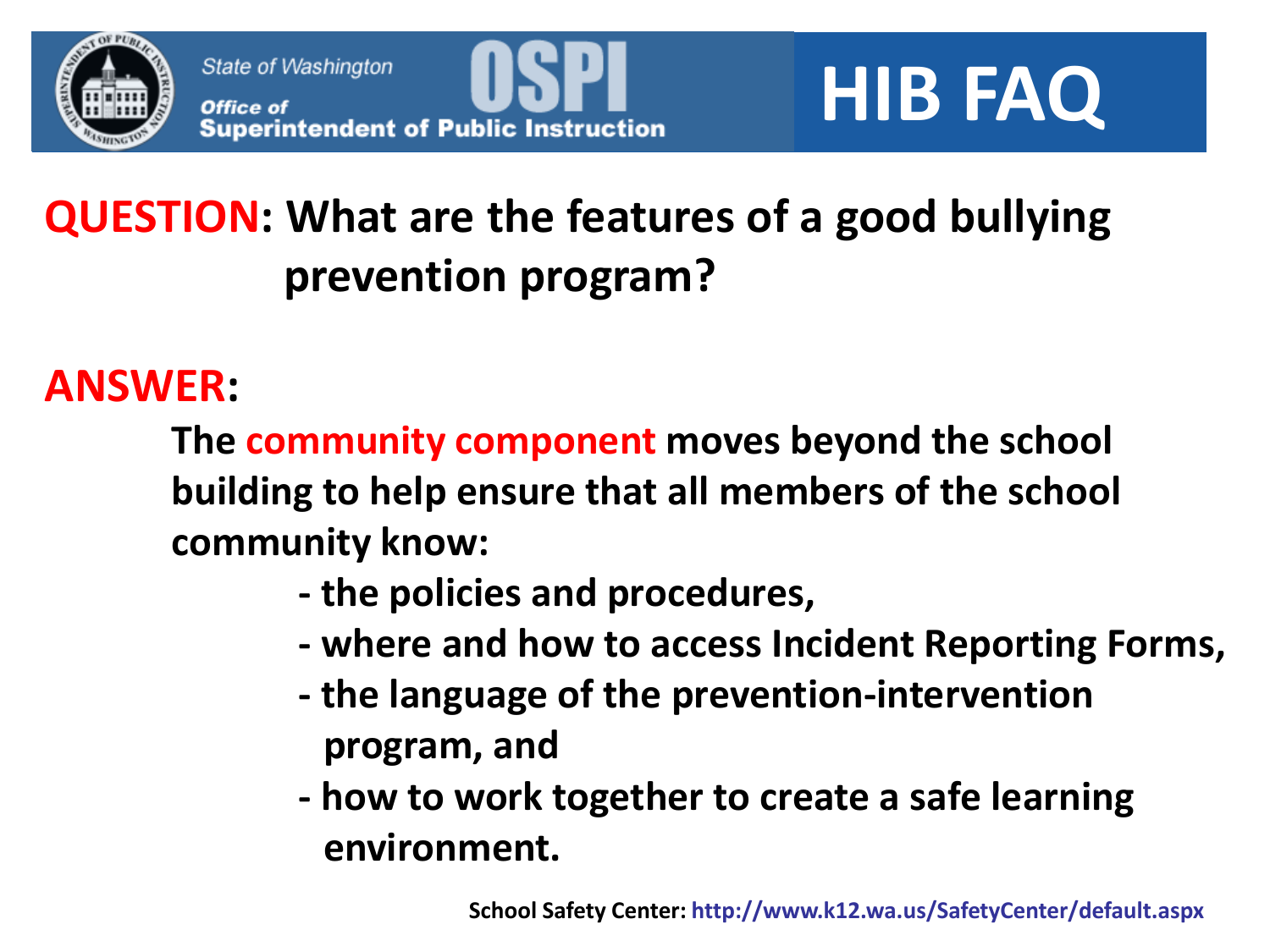



### **QUESTION: What about adult HIB?**

#### **ANSWER:**

**Harassment, intimidation and bullying of students is prohibited.**

**The aggressor may be another student or it may be an adult member of the district or school staff.**

**However,** *adult-on-adult* **HIB is** *NOT* **included under the law, the policy or the procedures.**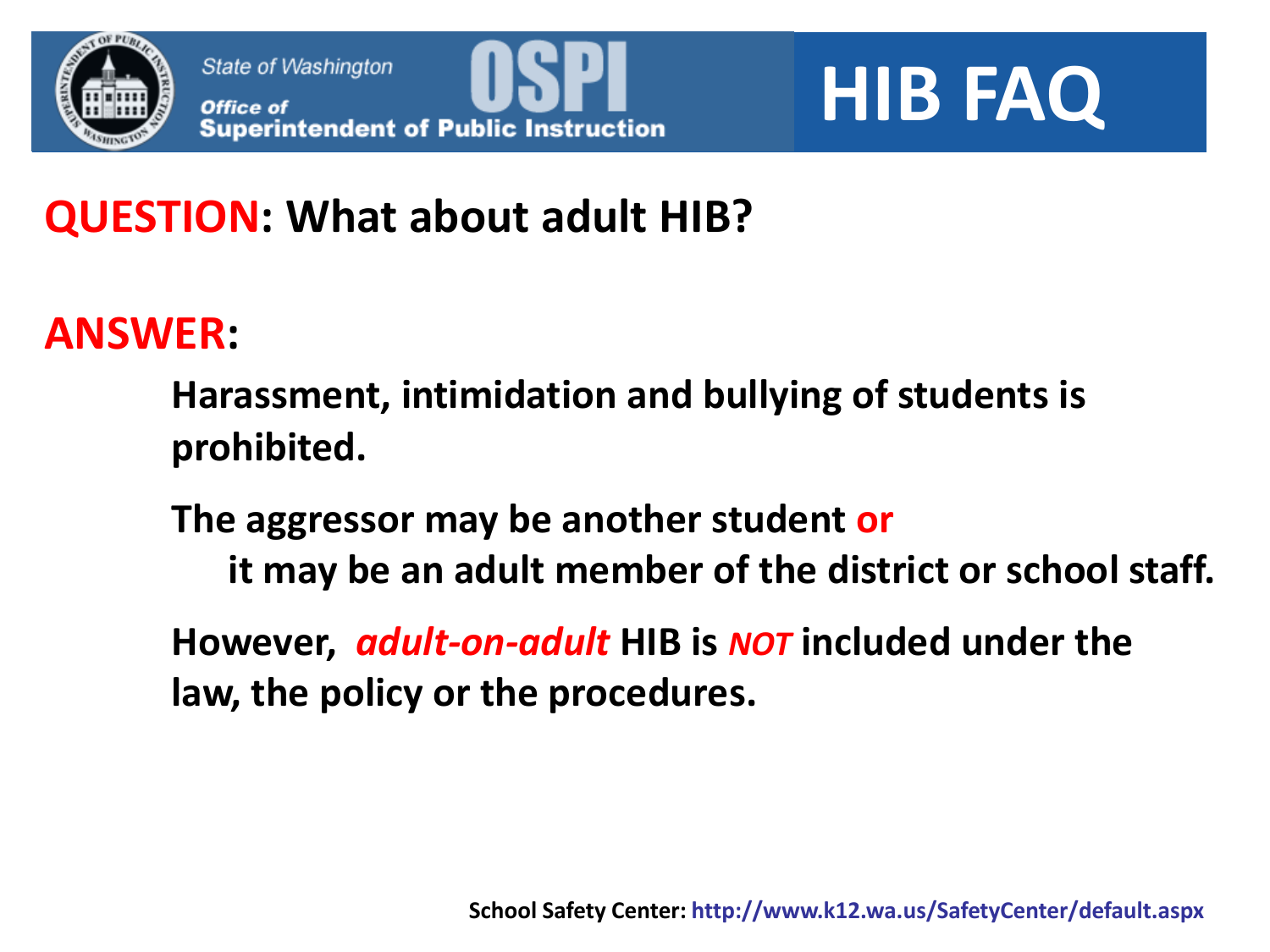



#### **QUESTION: Are there any final questions?**

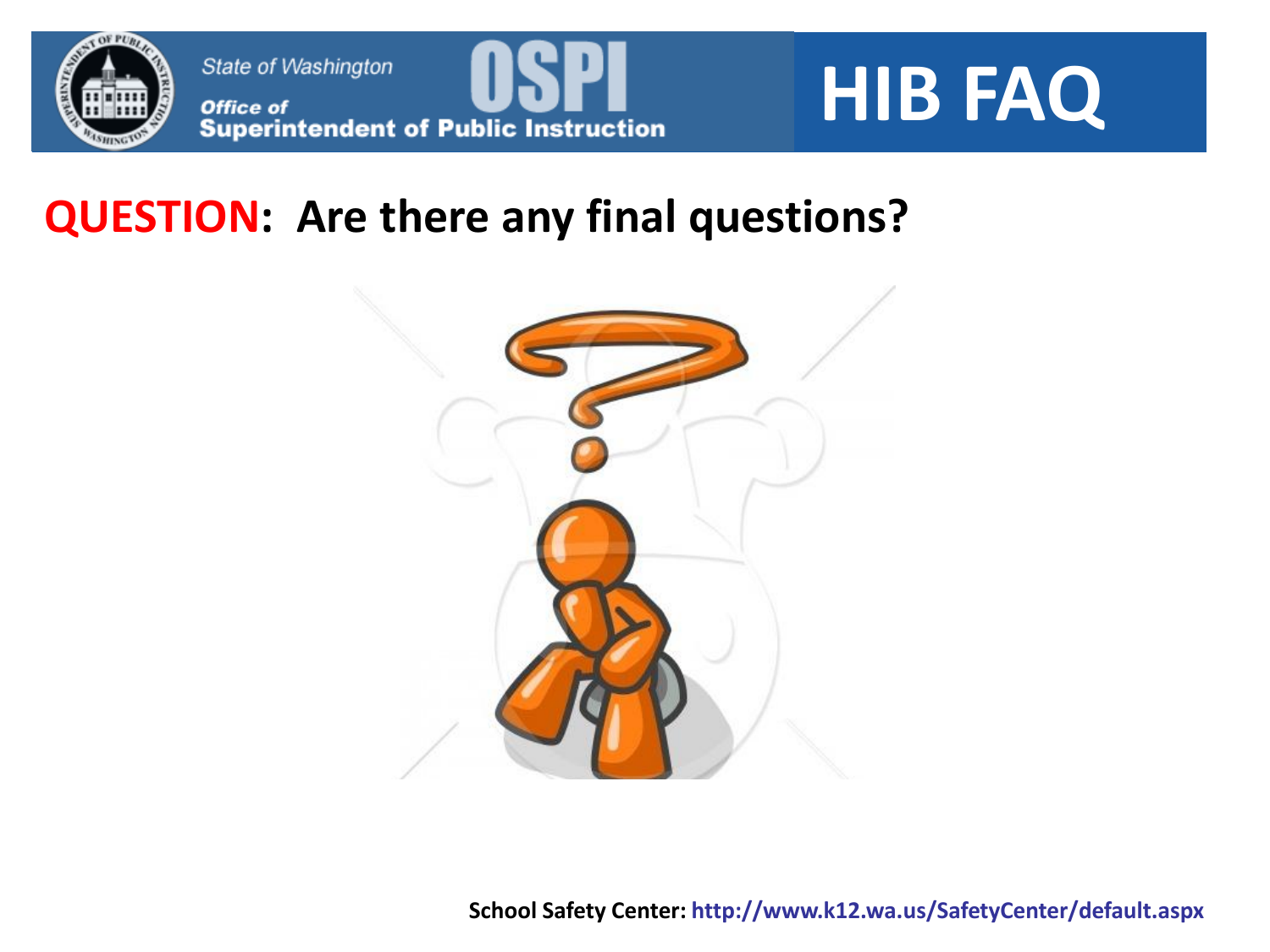



#### **RESOURCES**

#### **The following is a starter list of HIB resources. Check the School Safety web site for more.**

- **1. [http://www.cyberbullying.us](http://www.cyberbullying.us/) – Cyberbullying Resource Site**
- **2. [http://www.cfchildren.org](http://www.cfchildren.org/) – The Committee for Children**
- **3. [http://www.olweus.org](http://www.olweus.org/) – The Olweus Bullying Prevention Program**
- **4. [http://www.stopbullying.gov](http://www.stopbullying.gov/) – The White House Site**
- **5. [http://www.stopbullyingworld.org](http://www.stopbullyingworld.org/) – International Bullying Prevention Assoc.**
- **6.<http://webhost.bridgew.edu/marc> - MA Aggression Reduction Center Site**